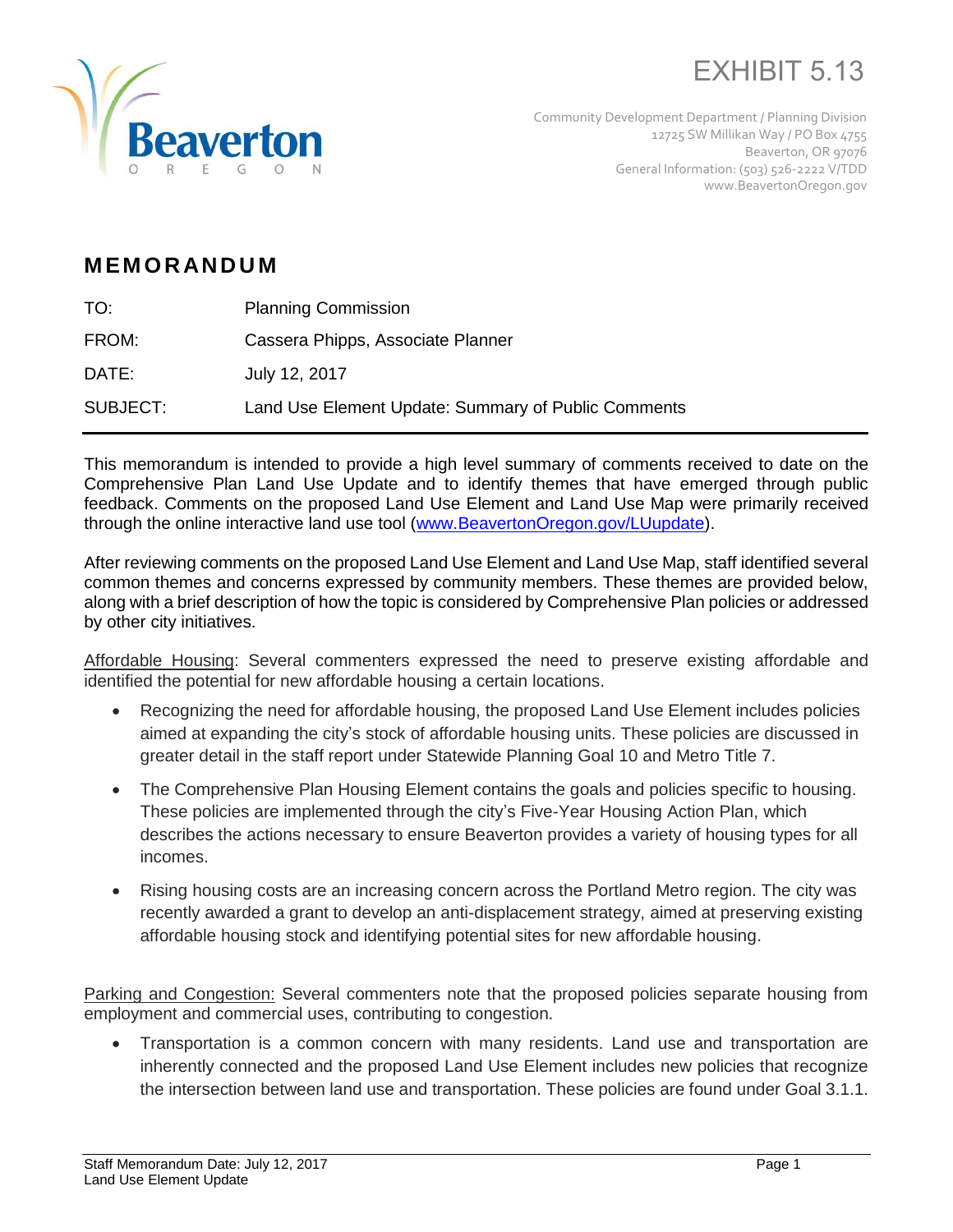- The city plans to update its Transportation System Plan and the Transportation Element of the Comprehensive Plan beginning in 2018.
- At the time of land use review, applicants must show that there will not be a significant impact to the transportation system resulting from the development proposal. If there will be a significant impact to the transportation system, the applicant must provide adequate mitigation to offset these impacts.
- Oregon Department of Transportation (ODOT) found that the proposal will not have significant impacts to state highway facilities (Exhibit 5.11).

Conflicts between Cars and Pedestrians: Several commenters support the emphasis on walking and biking, while others expressed concern that increased bike and pedestrian activity would create conflicts with cars.

- While many land use policies aim to encourage bike and pedestrian access, the proposed Land Use Element also recognizes that certain areas (land use designations) will rely more heavily on automobile access and circulation.
- The city's Development Code and Engineering and Design Manual provide specific standards and requirements for vehicular, bicycle and pedestrian facilities. The city coordinates closely with Metro, Washington County, Oregon Department of Transportation and Tri-Met to plan for future growth in the region and create a transportation system that is safe and efficient for all modes of travel.
- The city plans to update its Transportation System Plan and the Transportation Element of the Comprehensive Plan beginning in 2018.

Natural Resources: Commenters expressed the need for open space, trails and natural resource protection (specifically trees).

- The Land Use Element includes new policies related to sustainability and natural resources. These policies are found under Goal 3.3.1.
- Policies addressing cultural and natural resources are contained in Chapter 7 of the city's Comprehensive Plan. These policies are primarily implemented through the city's Development Code. In addition, there are local, state and federal rules that address groundwater and natural resources (such as wetland and riparian areas).

Infill Development: Several commenters stated that recent infill development is incompatible with the surrounding neighborhood and is contributing to increased traffic.

- The Land Use Element includes new policies related to infill and redevelopment. These policies are found under Goal 3.2.1.
- The Five-Year Housing Action Plan calls for development of a residential infill strategy. The infill strategy could result in amendments to the city's Development Code to limit impacts of new development on existing neighborhoods.